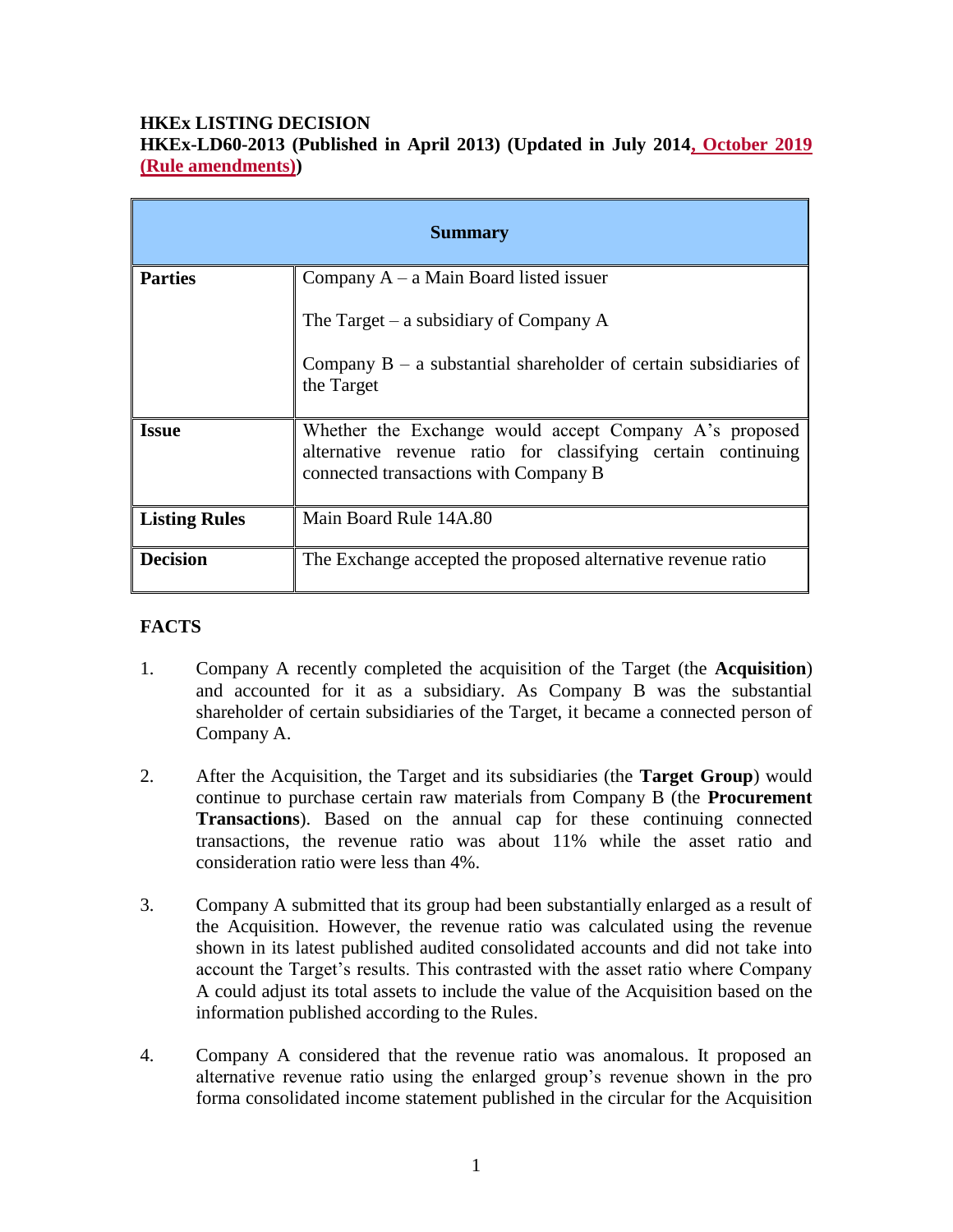(the **Circular**) under Chapter 14 of the Rules. The pro forma information was derived from Company A's latest published audited consolidated accounts and the accountants' report on the Target Group, with pro forma adjustments relating to the Acquisition.

5. Based on the alternative revenue ratio of about 2% and the other size test calculations, the Procurement Transactions were exempt from the independent shareholder approval requirement under the de minimis exemption.

### **APPLICABLE LISTING RULES**

6. Rule 14.07(3) provides the calculation of a revenue ratio as follows:

the revenue attributable to the assets which are the subject of the transaction divided by the revenue of the listed issuer (see in particular rule 14.14 and 14.17);

7. Rule 14.20 provides that:

the Exchange may, where any of the calculations of the percentage ratios produces an anomalous result or is inappropriate to the sphere of activity of the listed issuer, disregard the calculation and substitute other relevant indicators of size, including industry specific tests. The listed issuer must provide alternative tests which it considers appropriate to the Exchange for consideration.

8. Rule 14A.80 provides that:

if any percentage ratio produces an anomalous result or is inappropriate to the activity of the listed issuer, the Exchange may disregard the ratio and consider alternative test(s) provided by the listed issuer. The listed issuer must seek prior consent of the Exchange if it wishes to apply this rule.

#### **ANALYSIS**

- 9. Rule 14.07 sets out five percentage ratios for assessing the impact of a transaction on an issuer. They form the basis for classifying the transaction which determines whether the transaction is subject to any disclosure, reporting and/or shareholders' approval requirements under Chapter 14 or 14A.
- 10. The revenue ratio measures the materiality of a transaction by reference to the issuer's latest revenue figure as shown in its annual accounts.
- 11. In this case, the Exchange noted that: